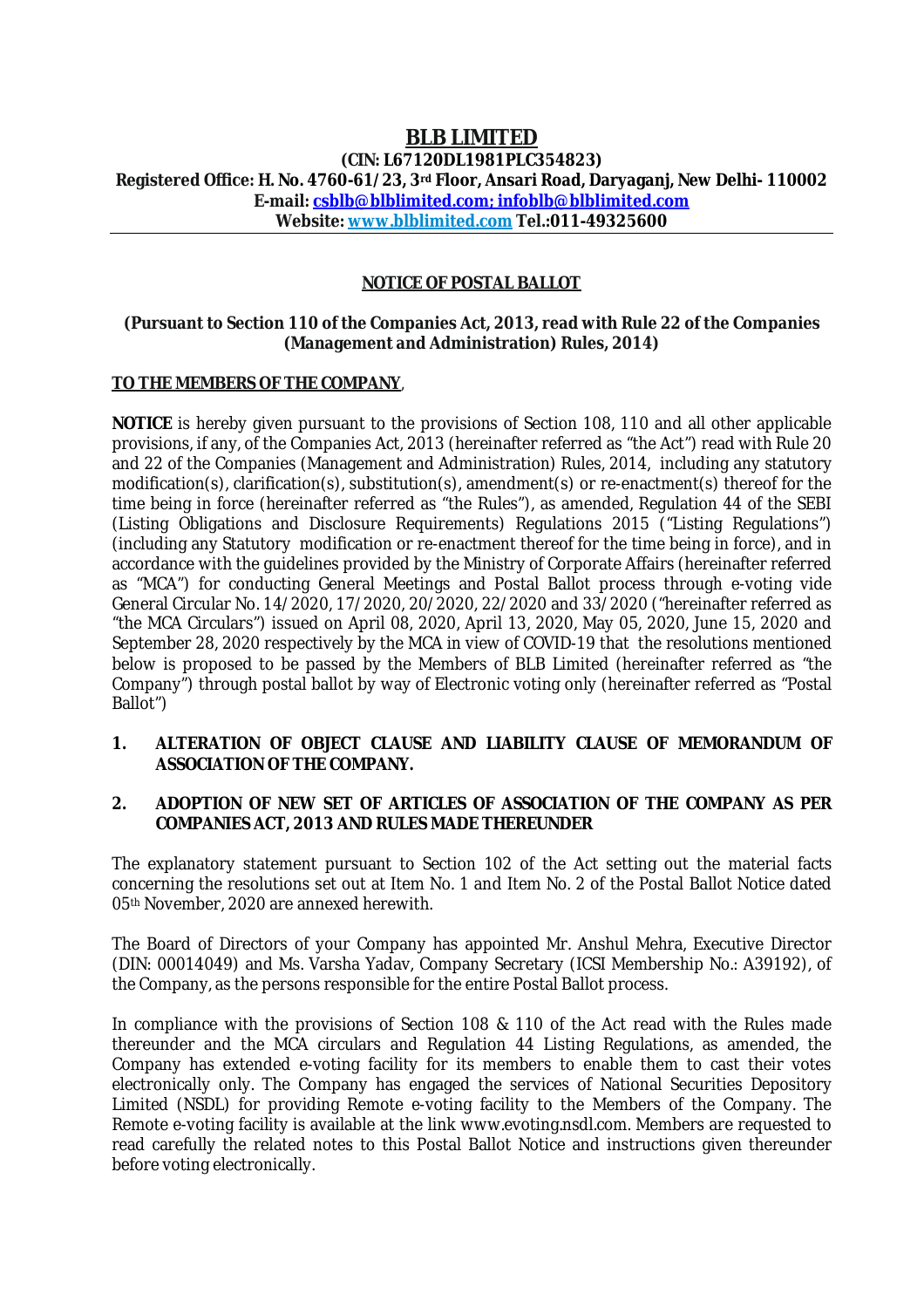The Board of Directors of the Company vide their resolution dated 05th November, 2020, have appointed Mr. Rupesh Agarwal (Membership No. 16302, COP No. 5673), Managing Partner and failing him, Mr. Shashikant Tiwari (Membership No. 28994, COP NO. 13050) Partner of M/s Chandrasekaran Associates, Practicing Company Secretaries as the Scrutinizer for conducting the Postal Ballot through Remote e-voting process thereto in accordance with the provisions of the Act and the Rules of the Actin a fair and transparent manner.

In view of the continuing restrictions in the country caused by outbreak of COVID - 19 and as permitted by MCA Circulars, the Notice would be sent through electronic mode only to all those members who have registered their e-mail addresses with the Company or Depository Participant/ Depository/ Abhipra Capital Limited, the Company's Registrar & Transfer Agent (RTA) as on cut off-date i.e. 30th October, 2020. Further, the members would have the option to vote only through remote e-voting and voting through physical ballot papers will not be provided and as per MCA Circulars due to limited courier and postal Services, physical ballot paper and prepaid business reply envelop are not being sent for this postal ballot.

E-voting facility is available at the link https://www.evoting.nsdl.com/ from Saturday, 07th November, 2020, 9.00 a.m. (IST) onwards to Sunday, 06th December, 2020, 5.00 p.m. (IST). Members are requested to read carefully the e-voting instructions given in the Notes forming part of the Postal Ballot Notice, before logging into the e-voting link.

#### **SPECIAL BUSINESSES:**

#### **1. ALTERATION OF OBJECT CLAUSE AND LIABILITY CLAUSE OF MEMORANDUM OF ASSOCIATION OF THE COMPANY**

To consider and, if thought fit, to accord assent/dissent to the following resolution as a *Special Resolution:*

**"RESOLVED THAT** pursuant to the provisions of Sections 4, 13, 15 of the Companies Act, 2013 (hereinafter referred as "the Act") and all other applicable provisions, if any and read with Companies (Incorporation) Rules, 2014 (including any statutory modification(s), amendment(s), Clarification(s), substitution(s) or re-enactment(s) thereof for the time being in force) (hereinafter referred as "the rules") and subject to such other approval(s), permissions and sanctions of Registrar of Companies, and other competent authorities, departments or bodies as and to the extent necessary under the provisions of the said Act or under any other law for the time being in force, consent of the members of the Company be and is hereby accorded for effecting the following alterations in the existing Memorandum of Association (the "MOA") of the Company by substitution / deletion of certain clauses in the following manner:

- (i) The existing heading of Clause III (A) be substituted by the new heading titled as **"The Main Objects to be pursued by the Company on its incorporation are as under"**
- (ii) The Clause III (A) of the MOA be altered by amending the existing sub-clause(s) as follows:
- a. To replace the existing sub-clauses 1 and 2 with the following sub-clause 1:
	- *(1) To carry on the business as principal, stockiest, brokers, sub brokers, trader, clearing and forwarding agent, member, client, franchisee, authorized person, seller, buyer, writer, holder, dealer, channel partners, Securities Lending and Borrowing or otherwise for buying and selling shares, debentures, bonds, units, certificates, warrants, Global Depository Receipts, American Depository Receipts, other Depository Receipts, including securities of any of Government, Local Authority and other form of tradable securities / instruments*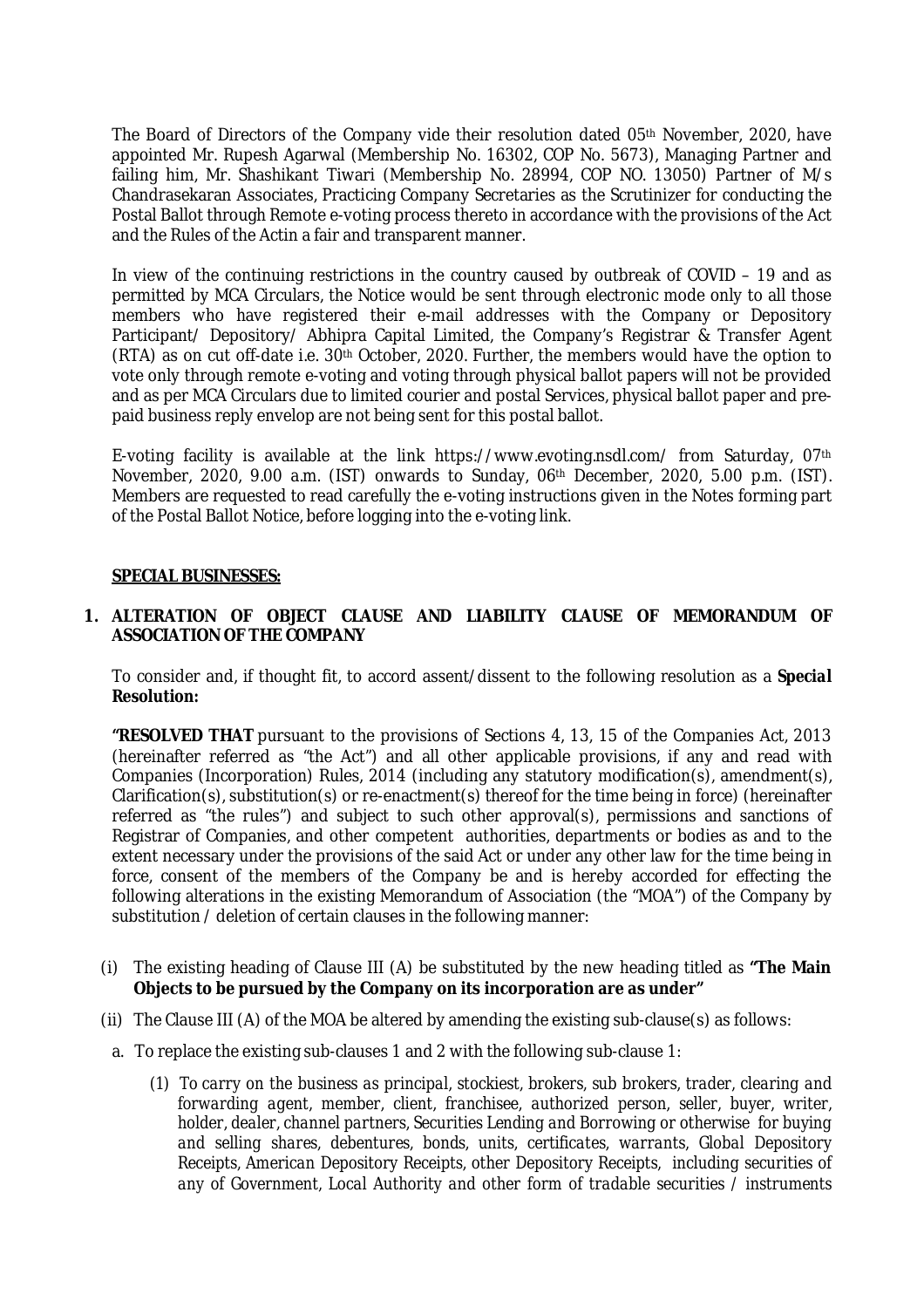*including any forwards, futures, options, swaps, spots contract thereof etc. in various stock exchange(s) in India and abroad through digital exchanges platforms or international market, including trading in them and to obtain membership/dealership of such stock exchange(s), situated in India and abroad directly or through subsidiaries/ Joint Venture(s) or other permissible mode.*

- b. To insert the following sub-clauses 2, 3, 4 and 5 after the newly substituted sub-clause 1:
	- *(2) To carry on the business as principal, stockiest, brokers, sub brokers, trader, clearing and forwarding agent, member, client, franchisee, seller, buyer, procure, writer, holder, dealer, channel partners, Securities Lending and Borrowing or otherwise for buying and selling Commodity derivatives, Agri and Non- Agri Commodities, bullions, jewelry, metals, oils, cottons, grains, spices etc. for self or for clients and procuring, buying or selling any forwards, futures, options, swaps, spots in physical market, digital exchanges platforms or international market etc. and any other form of tradable contracts, commodities in various commodity exchange(s) in India and abroad, including trading in the them and obtain membership / dealership of such Commodity exchange(s) directly or through subsidiaries/ Joint Venture(s) or other permissible mode.*
	- *(3) To invest, sell, acquire by subscription, purchase, participation, in syndicate, trade, exchange, surrender, extinguish, relinquish, acquire, undertake, underwrite, hold,auction, convert or otherwise and to hold and deal in negotiable instruments, hedge instruments, premium notes, treasury bills, obligations, inter corporate deposits, call money deposits, public deposits, commercial papers, money market securities, marketable or non- marketable securities, securities, derivatives, instruments and securities issued or granted, guaranteed or given by any company, whether incorporated in India or abroad, including securities of any of Government, semi government, Local Authority, public sector undertakings, corporations, co-operative societies, trusts, funds, state, Dominion sovereign ruler, commissioner, public body, authority, municipal, local or otherwise and other organizations/ entities persons to acquire and hold controlling and other interests in the securities or loan capital of any issuer, company or companies and to exercise and enforce all rights and powers conferred by the same which are incidental to the ownership thereof.*
	- *(4) To carry on business of Import, Export, manufacturing, processing, packing, repacking, trading, purchase, sale, distributor, stockiest, processors, dealers, hedgers, to act as mercantile agents, clearing and forwarding agents, brokers, consignors, consignees, conversion agents, etc. in agri and non agri commodities, bullions, jewellery, metals, oils, spices, grains, pulses etc within India or abroad.*
	- *(5) To engage in and carry on anywhere in India or abroad the business of storage, warehousing, cold storage etc of Agri and Non Agri Commodities, metals, bullions etc. by acquiring or by taking on*  lease, for own use or for the use of others for charges, undertaking business of Agri or Non Agri *Commodity processing units, marketing, retailing, packing activities, undertaking transportation and carriage of goods and Commodities (Agri or Non agri) etc., and to acquire or take on lease land for agricultural activities, for and in the interest of the Company.*
- c. To replace the existing sub-clauses 3, 4 and 6 with the following sub-clause 6, 7 & 8:
	- *(6) To act as depository participant with any equity or commodities depository(ies) and to act as a member of any clearing corporation, in India and abroad, in accordance with law, rules and regulations, thereof.*
	- *(7) To provide services to Foreign Portfolio Investors, foreign institutional investors, financial institutions, Life Insurance Corporation of India, Unit Trust of India, Non-Resident Indians, foreign investors, individual investors and such other organizations, public sector undertakings, industrial houses, banks, mutual funds, other corporate and non-corporate sector/organizations for their*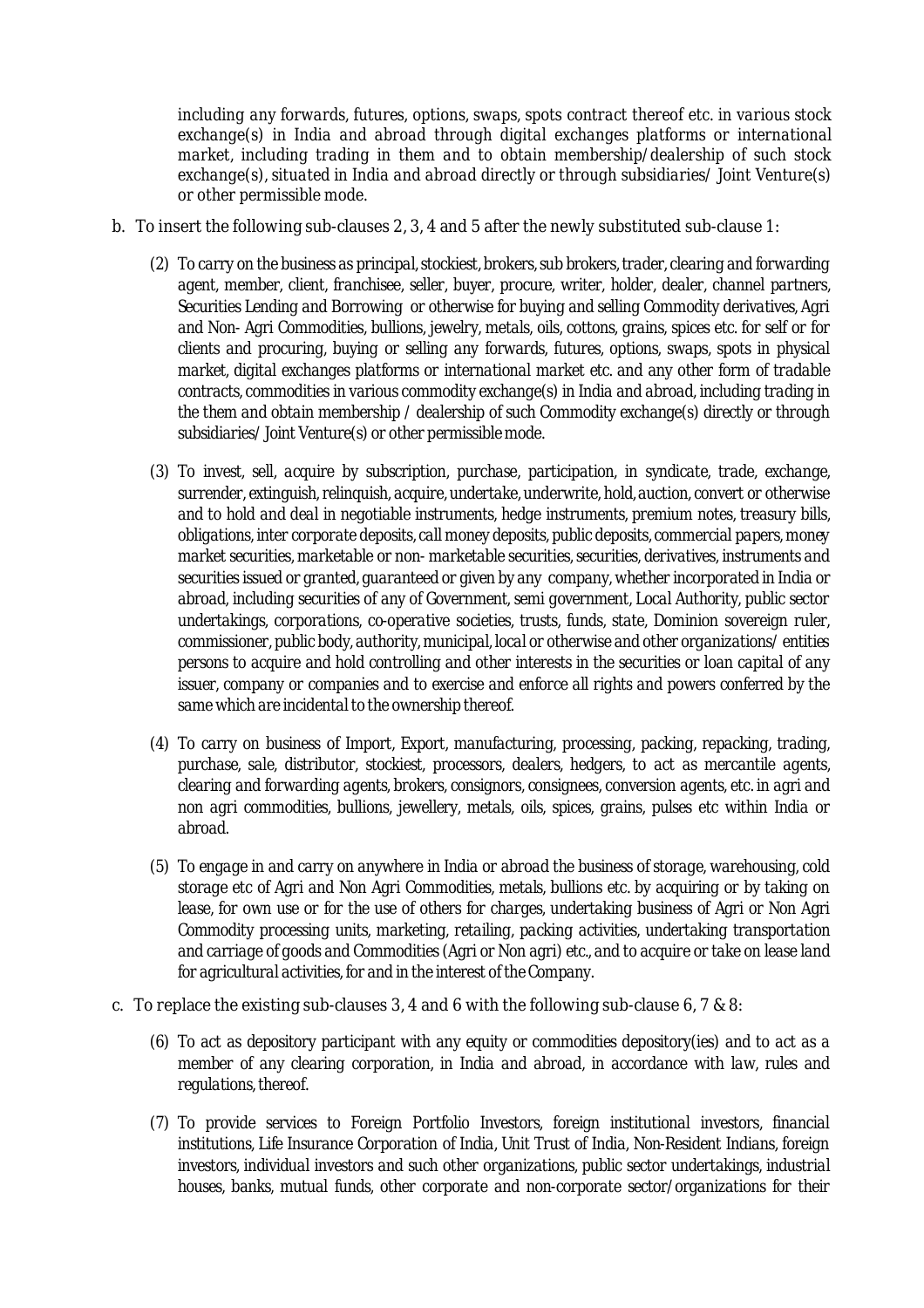*investments; portfolio management, study and analysis of financial statements of various corporate and non-corporate sector/organizations and to advise on their shares and stock holding and act as their agents, consultants and broker.* 

- *(8) To act as Merchant Banker, Lead Manager, Portfolio Manager, Advisor, Underwriter, Registrar and Transfer Agent to the issue, Research Entity, Investment Advisor or any other permissible financial activities as an expert or advisor as permitted in law.*
- d. To rearrange the serial number of existing sub-clauses from 3, 4 and 6 to 6, 7 and 8 respectively
- e. To delete the existing sub-clause 5 permanently.
- (iii) The existing heading of Clause III (B) be substituted by the new heading titled as **"Matters which are necessary for furtherance of the objects specified in Clause III (A) are"**
- (iv) Further, Clause III (B) of the MOA be altered by substituting existing sub-clause(s) 1 to 39 with the new sub-clause(s) 1 to 37.
- (v) The existing Clause III (C) comprising clauses 1 to 59 be deleted permanently.
- (vi) The existing Clause IV of the MoA be substituted with the following clause:

#### **"The Liability of members is limited and this liability is limited to the amount unpaid, if any, on the shares held by them."**

**RESOLVED FURTHER THAT** the words 'Companies Act, 1956' in the existing MOA shall be substituted with the words 'Companies Act, 2013', wherever required and reference to various Sections of the Companies Act, 1956 in the existing MOA, be replaced with the reference to the corresponding Sections of the Companies Act, 2013.

**RESOLVED FURTHER THAT** the Board of Directors of the Company (hereinafter referred to as the "Board", which term shall deem to include any of its duly constituted Committee) be hereby authorized to file necessary e-forms with Registrar of Companies, Delhi & Haryana and to do all such acts, deeds, filings, matters and things as it may in its absolute discretion, deem necessary, to settle any questions, difficulties or doubts that may arise in this regard and accede to such modifications and alterations to the aforesaid resolution as may be suggested by the Registrar of Companies or such other authority arising from or incidental to the said amendment without requiring the Board to secure any further consent or approval of the members of the Company and execute all such deeds, documents, instruments, applications, returns and writings as may be necessary, proper, desirable or expedient.**"**

#### **2. ADOPTION OF NEW SET OF ARTICLES OF ASSOCIATION OF THE COMPANY AND AS PER COMPANIES ACT, 2013 AND RULES MADE THEREUNDER**

To consider and if thought fit, to accord assent/dissent to the following resolution as a *Special Resolution*:

**"RESOLVED THAT** pursuant to the provisions of Section 5, 14, 15 and any other applicable provisions of the Companies Act, 2013 ("the Act") read with the Companies (Incorporation) Rules, 2014 (including any statutory modification(s), amendment(s), clarification(s), substitution(s) or re-enactment thereof, for the time being in force), the consent of the members be and is hereby accorded to adopt the new set of Articles of Association having Article No. 01 to 112 in substitution, and to the entire exclusion of the existing set of Articles of Association.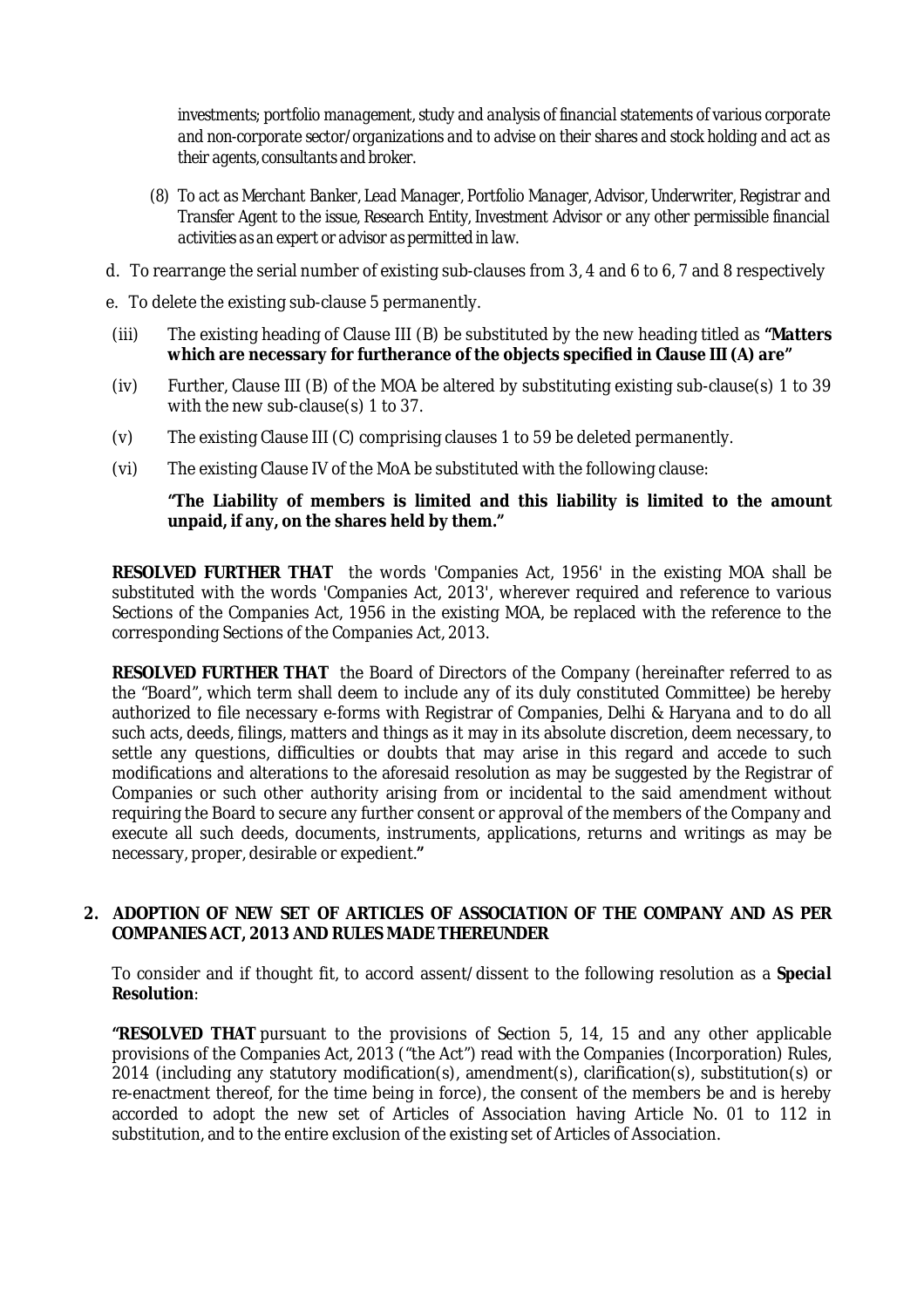**RESOLVED FURTHER THAT** the Board of Directors of the Company (hereinafter referred to as the "Board", which term shall deem to include any of its duly constituted Committee) be hereby severally authorized to file necessary e-forms with Registrar of Companies, Delhi & Haryana and to do all such acts, deeds, filings, matters and things as it may in its absolute discretion, deem necessary, to settle any questions, difficulties or doubts that may arise in this regard and accede to such modifications and alterations to the aforesaid resolution as may be suggested by the Registrar of Companies or such other authority arising from or incidental to the said amendment without requiring the Board to secure any further consent or approval of the members of the Company and execute all such deeds, documents, instruments, applications, returns and writings as may be necessary, proper, desirable or expedient."

#### **By order of the Board of Directors For BLB Limited**

Place : New Delhi **Place : New Delhi Company Secretary**<br>Date : 05<sup>th</sup> November, 2020 **Date: 05<sup>th</sup> November, 2020** 

 **Sd/- (Varsha Yadav)**

## *[Registered Office: H. No. 4760-61/23, 3rd Floor, Ansari Road, Daryaganj, New Delhi- 110002]*

#### **NOTES AND INSTRUCTIONS:**

- 1. The Explanatory statement pursuant to the provisions of Section 102(1) of the Companies Act, 2013 (hereinafter referred as "the Act, 2013") read with Rule 22 of the Companies (Management and Administration) Rules, 2104 (hereinafter referred as "the Rules") as amended from time to time setting out the material facts and the reason for the proposed resolutions is annexed hereto and forms part of this Notice of Postal Ballot. .
	- 2. The Postal Ballot Notice along with instructions regarding e-voting process is being sent only be e-mail to all those members whose names appear in the Register of Members of the Company or in the Register of Beneficial Owners maintained by the Depositories and whose e-mail id is register with the Registrar and Transfer Agent ("hereinafter referred as "RTA") and as per Section 110 and other applicable provisions of the Act read with Rule 20 & 22 of the Rules as on 30<sup>th</sup> October, 2020. In view of the continuing restrictions on movement of persons at several places in the country caused by outbreak of COVID – 19 and the MCA Circulars, the Postal Ballot Notice is being sent only in electronic mode to those shareholders who have registered their e-mail addresses with the Company or with the Depositories or with the Company's RTA.

Postal Ballot Notice dated Thursday, 05<sup>th</sup> November, 2020, is also uploaded on the website of the Company i.e. "www.blblimited.com", the National Stock Exchange of India Limited at (www.nseindia.com), the BSE Limited at www.bseindia.com and the National Securities Depository Ltd., (NSDL) www.evoting.nsdl.com, the e-voting agency.

3. The voting rights of members shall be in proportion to their shares in the paid up equity share capital of the Company as on the **cut-off date** i.e. 30th October, 2020. Only those Members whose names are recorded in the Register of Members of the Company or in the Register of Beneficial Owners maintained by the Depositories as on the cut-off date will be entitled to cast their votes by e-voting. A person who is not a Member on the cut-off date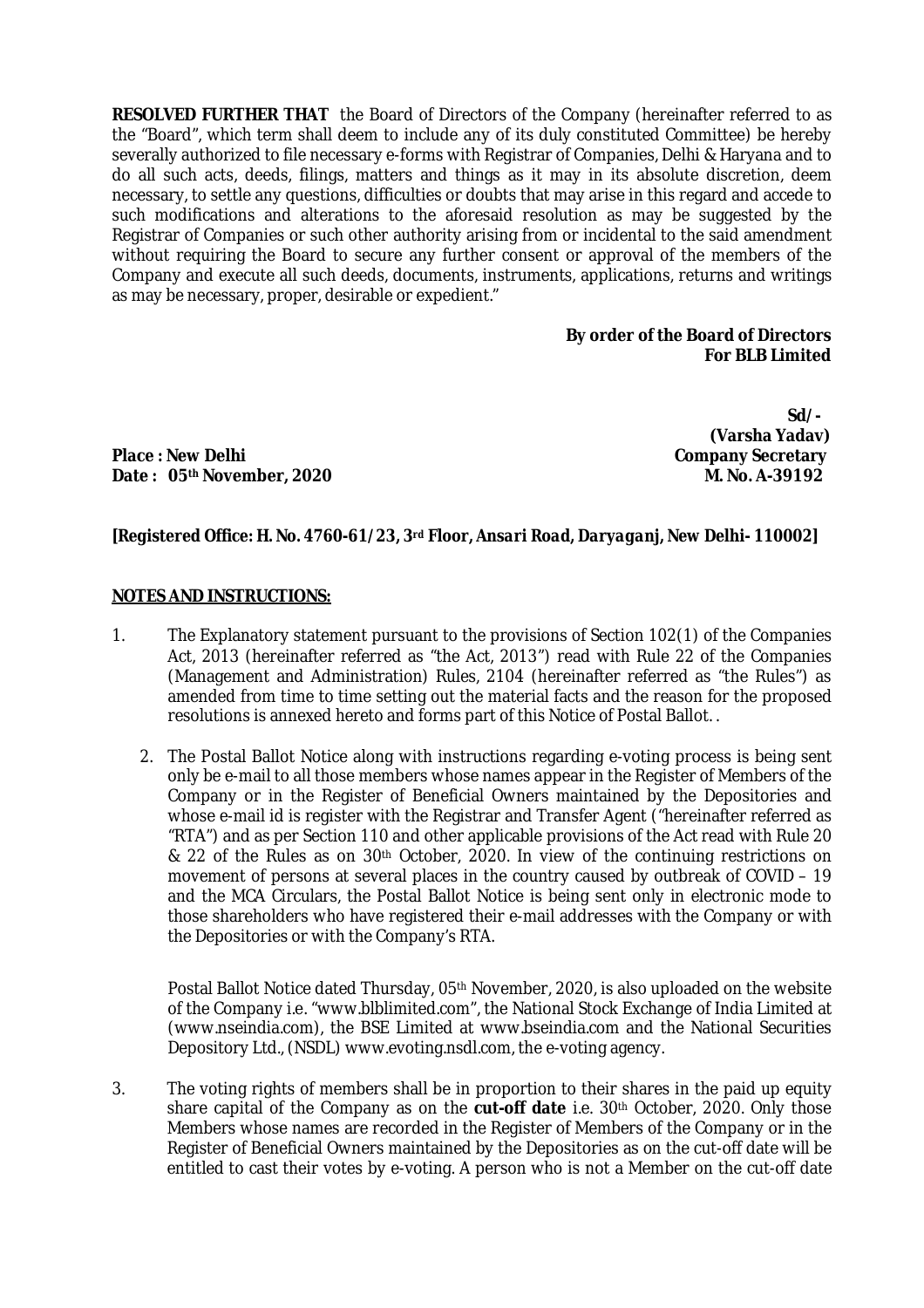should accordingly treat this Notice for information purpose only.

4. Members who have not registered their e-mail address are requested to register the same in respect of shares held in electronic form with the Depository through their Depository Participant(s) and in respect of shares held in physical form by writing to the Company's Registrar and Share Transfer Agent, Abhipra Capital Limited, Abhipra Complex, A- 387, Dilkhush Industrial Area, G T Karnal Road, Azadpur, New Delhi-110 033.

Date of Dispatch of this postal ballot notice shall be deemed to be completed on Friday, 06<sup>th</sup> November, 2020.

- 5. In accordance with the provisions of the MCA Circulars, Shareholders can vote only through the remote e-voting process. The remote e-voting period will commence on Saturday, 07th November, 2020 (09:00 am) to Sunday, 06th December, 2020 (05:00 pm) (IST) (inclusive of both days) for the Members exercising their voting through electronic voting. The Remote e-voting module shall be disabled by National Securities Depository Limited (NSDL) for voting thereafter. During this period, the Shareholders of the Company (including those Shareholders who may not have received this Notice due to nonregistration of their e-mail IDs with the Company or the Depositories) holding shares in physical form or dematerialized form, as on the cut-off date i.e. 30th October, 2020, may cast their vote by electronic means in the manner and set out here in notes. Once the vote on a resolution(s) is cast by the Shareholder, the Shareholder shall not be allowed to change it subsequently.
- 6. The results of the Postal Ballot will be declared by Tuesday, 08th December, 2020 the registered office of the Company i.e. H. No. 4760-61/23, 03rd Floor, Ansari Road, Daryaganj, New Delhi - 110002. The results of the postal ballot along with the scrutinizer's report will be placed on the Company's website www.blblimited.com and Notice Board of the Company and on the website of NSDL and will be communicated to National Stock Exchange of India Limited and BSE Limited, where the Company's equity shares are listed.
- 7. The resolution if passed by the requisite majority shall be deemed to have been passed as if the same have been passed at a general meeting of the Shareholders convened in that behalf. The resolution, if approved by the requisite majority of Shareholders by means of Postal Ballot (Remote E-voting), shall be deemed to have been passed on the last date specified by the Company for e-voting i.e. Sunday, 06<sup>th</sup> December, 2020.
- 8. All documents referred to in this Notice and the Explanatory Statement will be available for inspection at the Registered Office of the Company on all days except Saturdays, Sundays and National Holidays between 02:00 P.M. (IST) to 04:00 P.M. (IST) from date of dispatch until the last date of receipt of votes by Postal Ballot / Remote e-voting i.e. 06<sup>th</sup> December, 2020.
- 9. All documents referred to in the Notice will also be available electronically for inspection without any fee by the Shareholders from the date of circulation of this Notice up till the closure of the voting period. Shareholders seeking to inspect such documents can send an email to csblb@blblimited.com.
- 10. The Company hereby requests all its Members to register their e-mail IDs if not yet registered, to promote green initiative and to enable the Company to provide all communications to the Members through e-mail.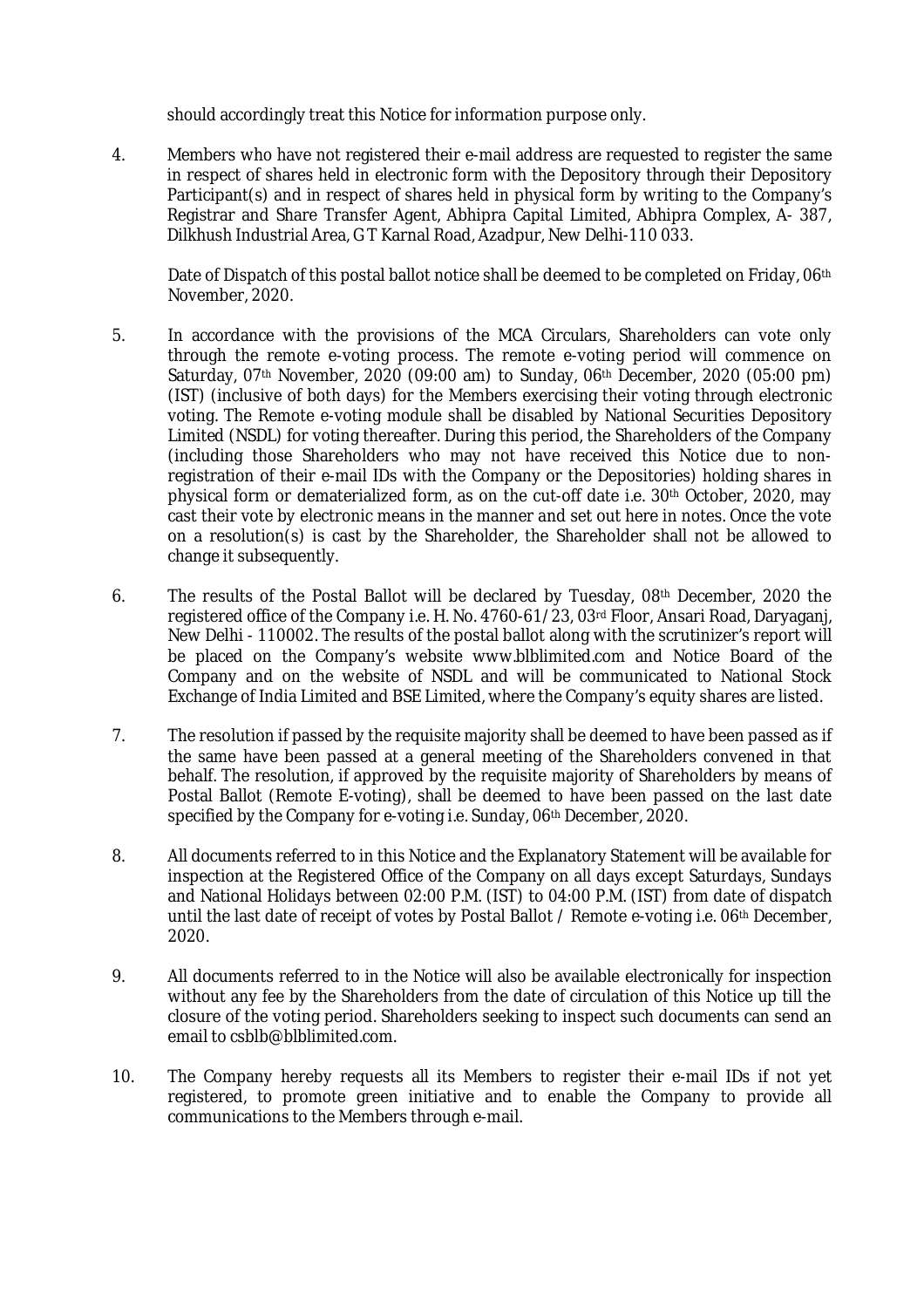11. Those Members who have not yet registered their email addresses are requested to get their email addresses and mobile numbers registered with RTA, by following the guidelines mentioned below:

#### **Process for those shareholders whose email ids are not registered with the depositories for procuring user id and password and registration of e mail ids for evoting for the resolutions set out in this notice:**

- 1. For Members holding shares in physical form, please send scan copy of a signed request letter mentioning your folio number, complete address, email address to be registered along with scanned self attested copy of the PAN and any document (such as Driving License, Passport, Bank Statement, AADHAR) supporting the registered address of the Member, by email to the Company's email address **infoblb@blblimited.com/ csblb@blblimited.com.**
- 2. In case shares are held in demat mode, please provide DPID-CLID (16 digit DPID + CLID or 16 digit beneficiary ID), Name, client master or copy of Consolidated Account statement, PAN (self attested scanned copy of PAN card), AADHAR (self attested scanned copy of Aadhar Card) to **infoblb@blblimited.com/ csblb@blblimited.com**.

### 12. **The procedure to login to e-Voting website consists of two steps as detailed hereunder::**

**Step 1 : Log-in to NSDL e-Voting system at https://www.evoting.nsdl.com/**

#### **Step 2 : Cast your vote electronically on NSDL e-Voting system.**

#### **Details on Step 1 are mentioned below:**

- **1.** Visit the e-Voting website of NSDL. Open web browser by typing the following URL: https://www.evoting.nsdl.com/ either on a Personal Computer or on a mobile.
- **2.** Once the home page of e-Voting system is launched, click on the icon "Login" which is available under 'Shareholders' section.
- **3.** A new screen will open. You will have to enter your User ID, your Password and a Verification Code as shown on the screen.

*Alternatively, if you are registered for NSDL eservices i.e. IDEAS, you can log-in at https://eservices.nsdl.com/ with your existing IDEAS login. Once you log-in to NSDL eservices after using your log-in credentials, click on e-Voting and you can proceed to Step 2 i.e. Cast your vote electronically.*

**4.** Your User ID detail is given below :

| Manner of holding Your User ID is:<br>shares i.e. Demat (NSDL<br>or CDSL) or Physical |                                                                      |
|---------------------------------------------------------------------------------------|----------------------------------------------------------------------|
| hold shares in demat                                                                  | a) For Members who   8 Character DP ID followed by 8 Digit Client ID |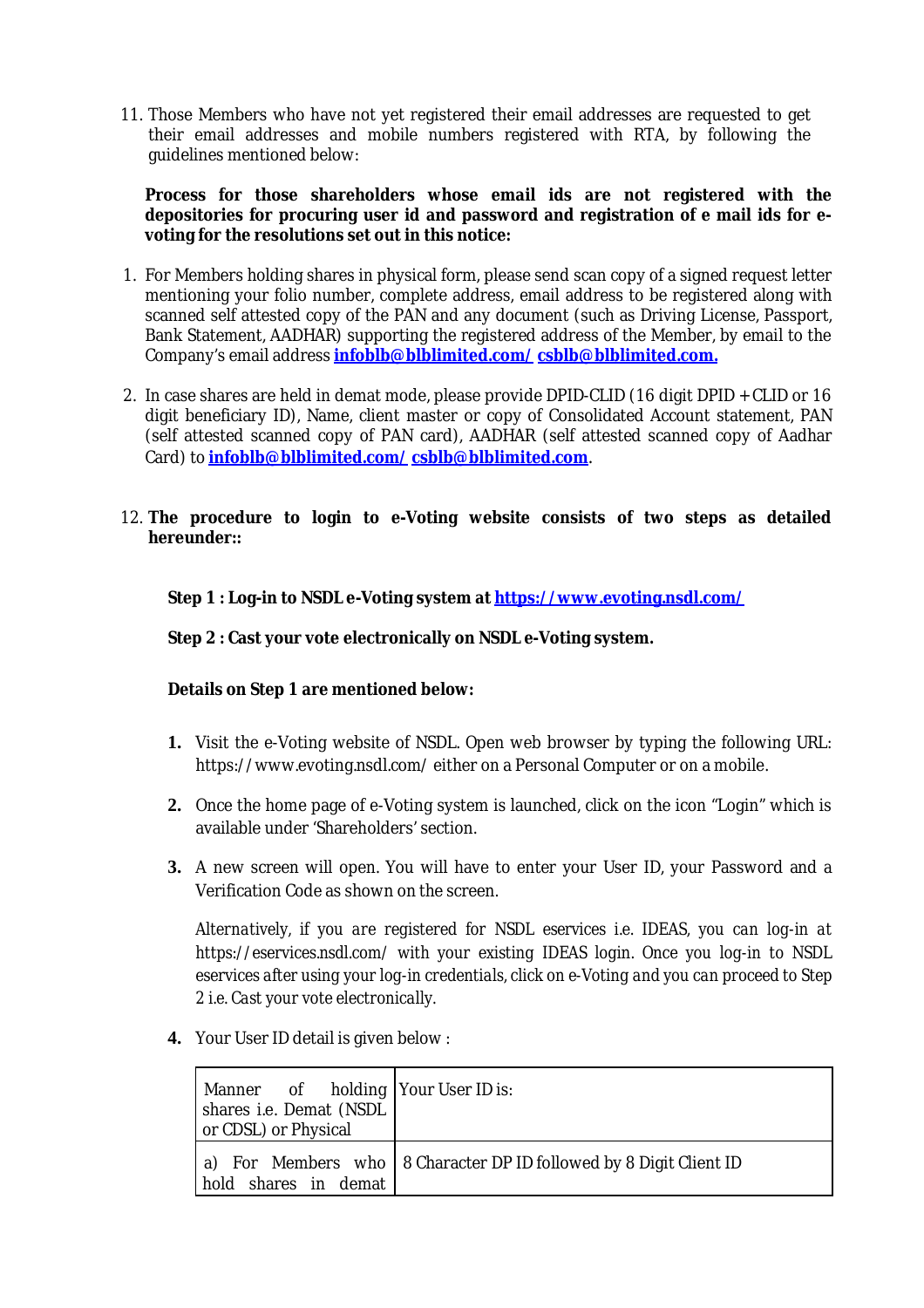| account with NSDL.       | For example if your DP ID is IN300*** and Client ID is<br>12****** then your user ID is IN300***12******. |
|--------------------------|-----------------------------------------------------------------------------------------------------------|
| b) For Members who       | 16 Digit Beneficiary ID                                                                                   |
| hold shares in demat     | For example if your Beneficiary ID is 12**************                                                    |
| account with CDSL.       | then your user ID is 12**************                                                                     |
| c) For Members holding   | EVEN Number followed by Folio Number registered with                                                      |
| shares in Physical Form. | the company                                                                                               |
|                          | For example if folio number is 001*** and EVEN is<br>101456 then user ID is 101456001***                  |

- **5.** Your password detail is given below:
	- a. If you are already registered for e-Voting, then you can use your existing password to login and cast your vote.
	- b. If you are using NSDL e-Voting system for the first time, you will need to retrieve the 'initial password' which was communicated to you. Once you retrieve your 'initial password', you need to enter the 'initial password' and the system will force you to change your password.
	- c. How to retrieve your 'initial password'?
	- i. If your email ID is registered in your demat account or with the company, your 'initial password' is communicated to you on your email ID. Trace the email sent to you from NSDL from your mailbox. Open the email and open the attachment i.e. a .pdf file. The password to open the .pdf file is your 8 digit client ID for NSDL account, last 8 digits of client ID for CDSL account or folio number for shares held in physical form. The .pdf file contains your 'User ID' and your 'initial password'.
	- ii. If your email ID is not registered, your 'initial password' is communicated to you on your postal address.
- **6.** If you are unable to retrieve or have not received the " Initial password" or have forgotten your password:
- a) Click on "**Forgot User Details/Password**?"(If you are holding shares in your demat account with NSDL or CDSL) option available on www.evoting.nsdl.com.
- b) **Physical User Reset Password**?" (If you are holding shares in physical mode) option available on www.evoting.nsdl.com.

If you are still unable to get the password by aforesaid two options, you can send a request at evoting@nsdl.co.in mentioning your demat account number/folio number, your PAN, your name and your registered address.

**7.** After entering your password, tick on Agree to "Terms and Conditions" by selecting on the check box.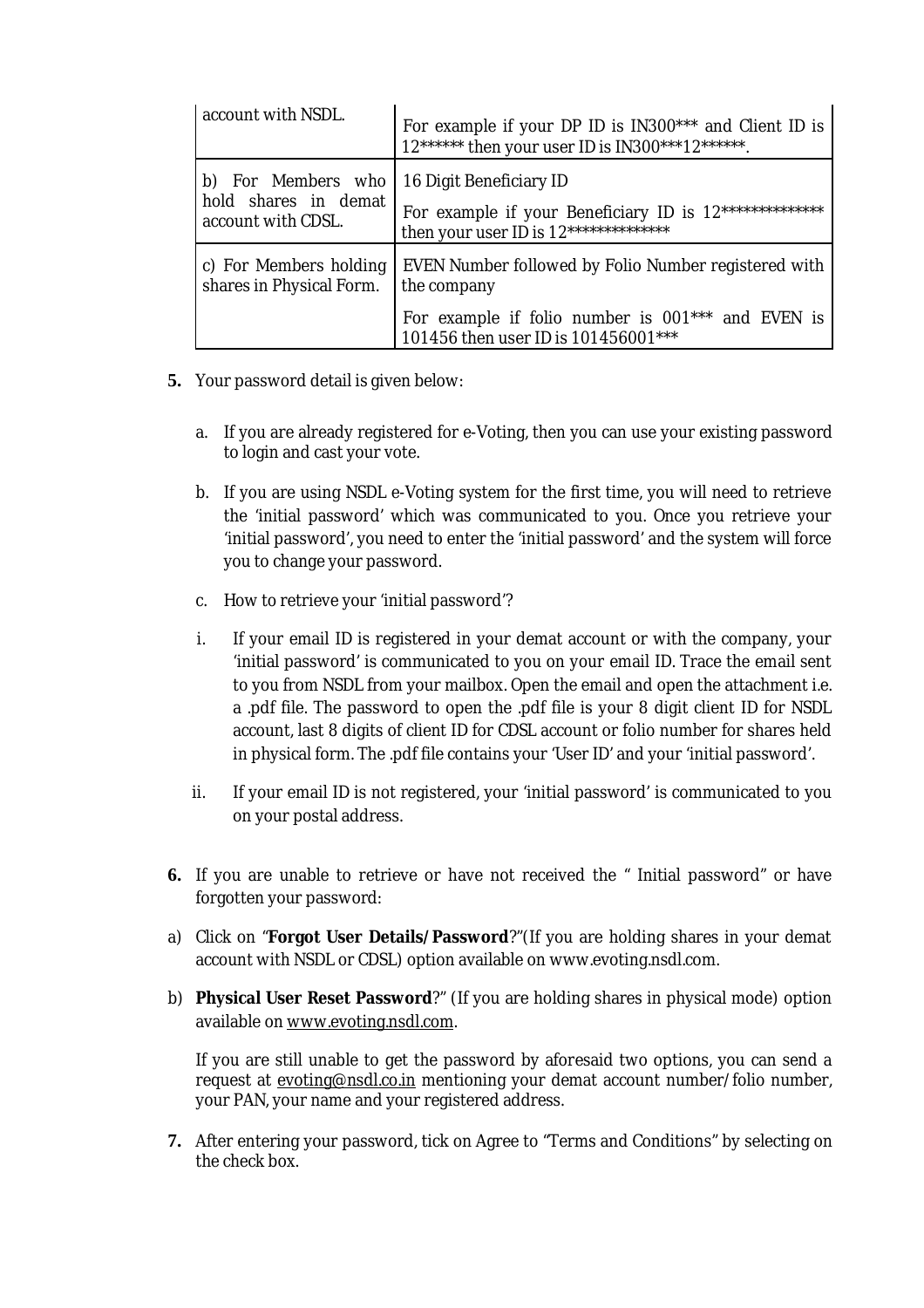- **8.** Now, you will have to click on "Login" button.
- **9.** After you click on the "Login" button, Home page of e-Voting will open.

# **Details on Step 2 are given below:**

- 1. After successful login at Step 1, you will be able to see the Home page of e-Voting. Click on e-Voting. Then, click on Active Voting Cycles.
- 2. After click on Active Voting Cycles, you will be able to see all the companies "EVEN" in which you are holding shares and whose voting cycle is in active status.
- 3. Select "EVEN" of company for which you wish to cast your vote.
- 4. Now you are ready for e-Voting as the Voting page opens.
- 5. Cast your vote by selecting appropriate options i.e. assent or dissent, verify/modify the number of shares for which you wish to cast your vote and click on "Submit" and also "Confirm" when prompted.
- 6. Upon confirmation, the message "Vote cast successfully" will be displayed.
- 7. You can also take the printout of the votes cast by you by clicking on the print option on the confirmation page.
- 8. Once you confirm your vote on the resolution, you will not be allowed to modify your vote.

# **General Guidelines for shareholders**

- 1 Institutional shareholders (i.e. other than individuals, HUF, NRI etc.) are required to send scanned copy (PDF/JPG Format) of the relevant Board Resolution/ Authority letter etc. with attested specimen signature(s) of the duly authorized signatory(ies) who are authorized to vote, to the Scrutinizer by e-mail to **rupesh@cascsindia.com** with a copy marked to **evoting@nsdl.co.in.**
- 2. It is strongly recommended not to share your password with any other person and take utmost care to keep your password confidential. Login to the e-voting website will be disabled upon five unsuccessful attempts to key in the correct password. In such an event, you will need to go through the "Forgot User Details/Password?" or "Physical User Reset Password?" option available on www.evoting.nsdl.com to reset the password.
- 3. In case of any queries, you may refer the Frequently Asked Questions (FAQs) for Shareholders and e-voting user manual for Shareholders available at the download section of www.evoting.nsdl.com or call on toll free no.: 1800-222-990 or send a request at evoting@nsdl.co.in.
- 13. In case of any query/concern/grievance, Members may refer the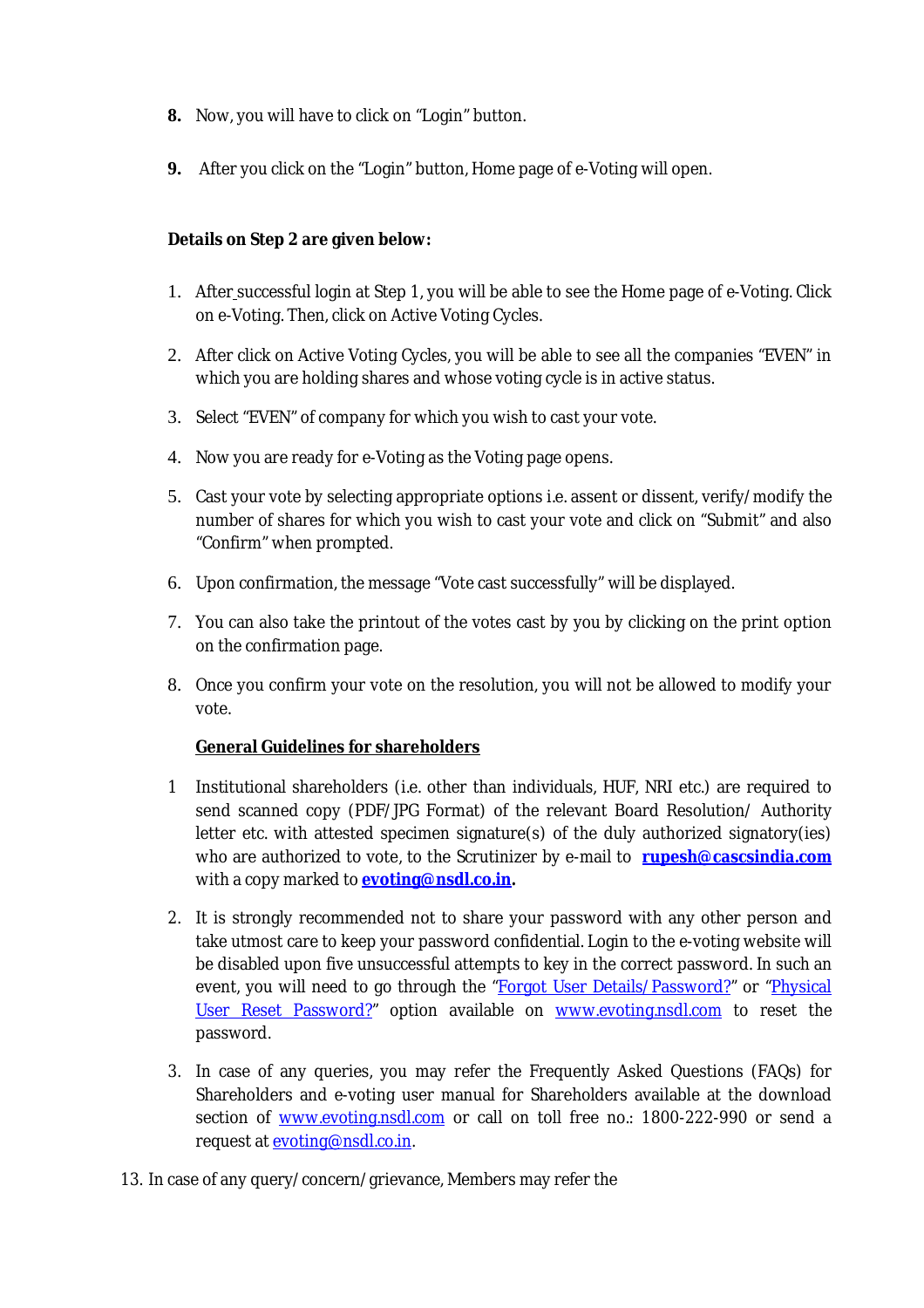(i) remote e-voting user manual or ;

(ii) Help & Frequently Asked Questions (FAQs), available at the downloads section of https://evoting.nsdl.com or;

- (iii) Contact Mr. Ashish Aggarwal of Abhipra Capital Limited at telephone number: 011- 42390700 or at email: rta@abhipra.com; or may write to the Company Secretary at csblb@blblimited.com.
- 14.Upon completion of scrutiny of the e-voting, the Scrutinizer shall submit his report within Forty-Eight (48) Hours from the end of the remote e-voting to the Chairman or any other person authorized by him and Chairman or authorized person shall declare the results.

The result of the Postal Ballot along with Scrutinizer Report will also be displayed on the Company's website"www.blblimited.com", on the website of RTA i.e. www.abhipra.com and will also be displayed on the notice board at the registered office and the corporate office of the Company. The results shall simultaneously be communicated to the Stock Exchanges where company's shares are listed.